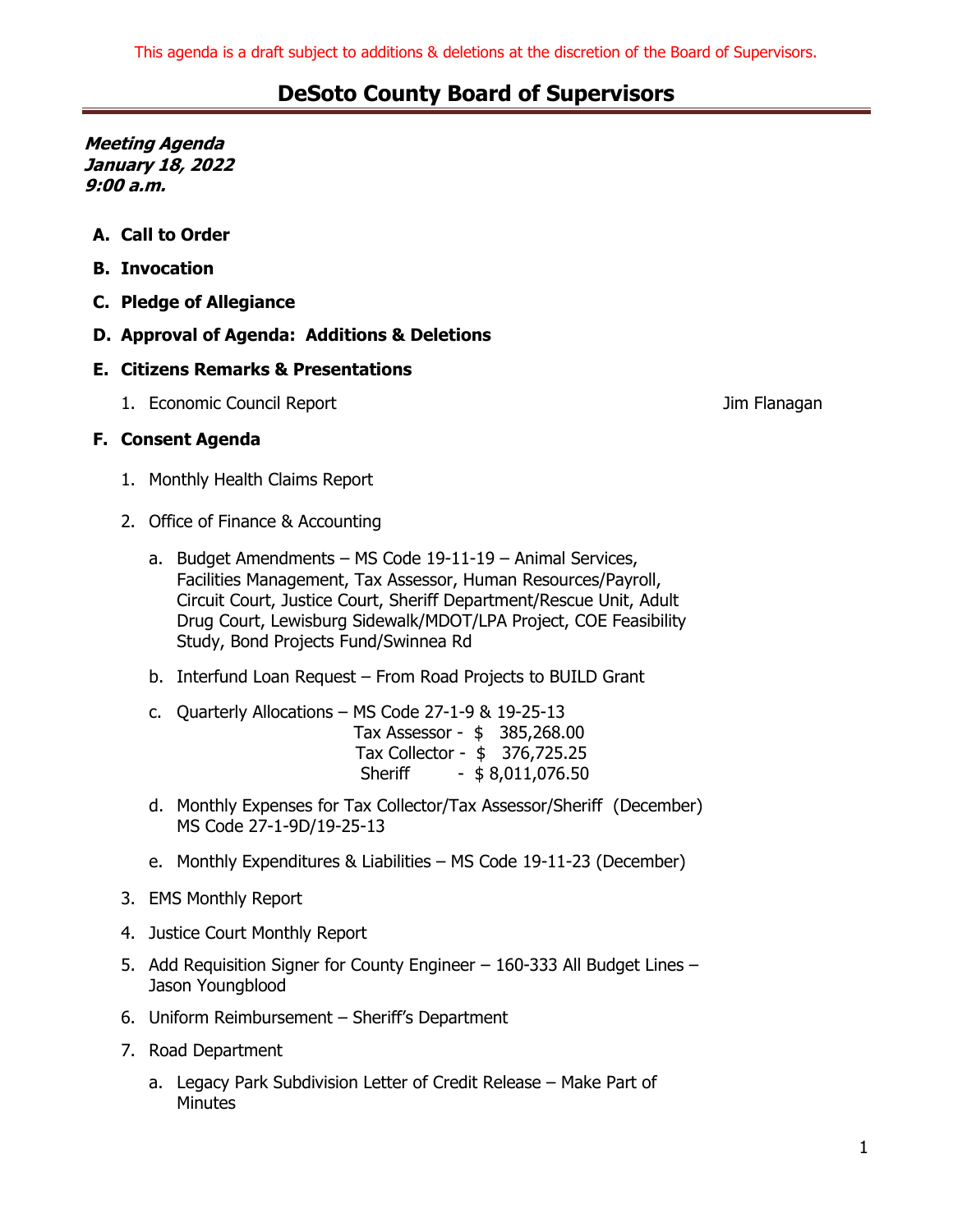**Meeting Agenda January 18, 2022 9:00 a.m.**

### **F. Consent Agenda, continued**

- b. January Safety Report
- 8. Contract Administration Auto Renewal
	- a. Animal Services Dr. John M. Loftin DMV
	- b. Facilities –Interlocal with City of Horn Lake Library Maintenance
	- c. Environmental Services Tradebe
	- d. Sheriff's Department Interact Public Safety Systems
- 9. Enter Into the Formal Record and Make a Part of the Board Minutes
	- a. Fully Executed MOU with Veteran's Administration for Office Space

### **G. Old Business**

|  |                        | 1. 3:00 p.m. - Flood Study Update                                      | Elizabeth Burke        |  |
|--|------------------------|------------------------------------------------------------------------|------------------------|--|
|  | 2. Project Updates     |                                                                        | <b>Collins Simpson</b> |  |
|  |                        | a. Ingram's Mill Road Bridge Final Acceptance $-$ SAP-17(56)           |                        |  |
|  |                        | b. Request Approval to Advertise Craft Road Box Culvert $-$ LSBP-17(8) |                        |  |
|  |                        | c. Star Landing Road Request to Amend TIP - #MS-NHSS-2008-02           | Vanessa Lynchard       |  |
|  |                        | d. Quarterly Update                                                    |                        |  |
|  | 3. COVID Update        |                                                                        | <b>Mark Davis</b>      |  |
|  |                        | a. Statistics & Trends                                                 |                        |  |
|  |                        | b. Report on Testing Sites                                             | Christie Barclay       |  |
|  | <b>H. New Business</b> |                                                                        |                        |  |
|  |                        | 1. Animal Services                                                     | Monica Mock            |  |
|  |                        | a. Approval to Participate in A-Fair – Signature Required              |                        |  |
|  |                        | b. Approval to Participate in Cat Study by MSU – Signature Required    |                        |  |
|  |                        | c. Approval for 301 Nutrition in Eudora to Sponsor Collection Drive    |                        |  |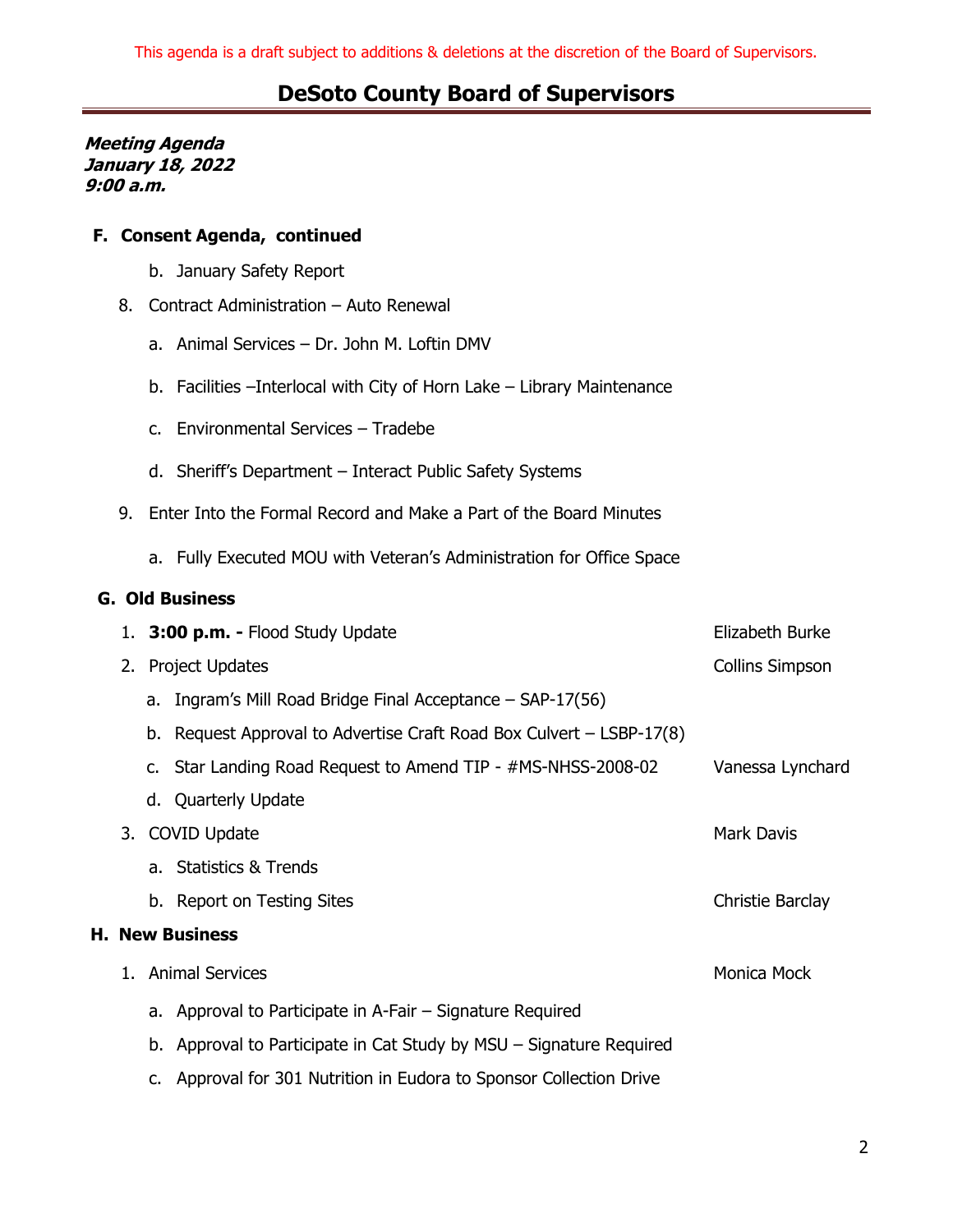**Meeting Agenda January 18, 2022 9:00 a.m.**

### **H. New Business, continued**

|    |                                               | 2. Request Approval of Recommendation From Coroner to Appoint Steven<br>Whitten as Deputy Coroner | Carla Crockett                     |  |  |
|----|-----------------------------------------------|---------------------------------------------------------------------------------------------------|------------------------------------|--|--|
|    |                                               | 3. Grant Administration                                                                           | Sheila Garrett                     |  |  |
|    |                                               | a. Sheriff's Department – Dept of Army – Patrolling at Arkabutla                                  |                                    |  |  |
|    |                                               | b. EMA - EMPG Grant Application – Signature Required                                              | <b>Chief Chris Olson</b>           |  |  |
|    |                                               | 4. Office of Finance & Accounting                                                                 | Andrea Freeze &<br>Stephanie Hanks |  |  |
|    |                                               | a. Letter to Release Title of Totaled Vehicle – Signature Required                                |                                    |  |  |
|    |                                               | b. FY2021 Continuing Disclosure Engagement Letter & Information<br>Checklist - Signature Required |                                    |  |  |
|    |                                               | c. Approval of Final 2021 Tax Distribution to Volunteer Fire Departments                          |                                    |  |  |
|    |                                               | d. Claims Docket - MS Code 19-13-31                                                               |                                    |  |  |
| 5. |                                               | 11:00 a.m. - ABM - Energy Project Update                                                          | Jason Keblish                      |  |  |
|    |                                               | 6. Road Department                                                                                | Robert Jarman                      |  |  |
|    |                                               | a. Acceptance of Signed Affidavits for Road Inspections -<br>MS Code 65-7-117                     |                                    |  |  |
|    |                                               | b. Request to Adopt 2022 DeSoto County Road Register                                              |                                    |  |  |
|    |                                               | c. Presentation of 4-Year Road Plan                                                               | w/ Scott Young                     |  |  |
|    |                                               | d. Review of Guaranty Bank LOC for Short Fork Development                                         | w/ Scott Young                     |  |  |
| 7. | Shawn Houston<br><b>Facilities Management</b> |                                                                                                   |                                    |  |  |
|    | а.                                            | Quotes to Repair Refrigerant Leak on Chiller #3                                                   |                                    |  |  |
|    |                                               | b. Quotes to Replace Variable Frequency Drive on Chiller #1                                       |                                    |  |  |
|    |                                               | 8. Contract Administration                                                                        | Angie Irving                       |  |  |
|    | a.                                            | Facilities - Nichols Fire & Security Service Agreement - Signature<br>Required                    | w/ Shawn Houston                   |  |  |
|    |                                               | b. Facilities - Proven Pest Management                                                            | w/ Shawn Houston                   |  |  |
|    |                                               | Facilities - EK Automation - Signature Required                                                   | w/ Shawn Houston                   |  |  |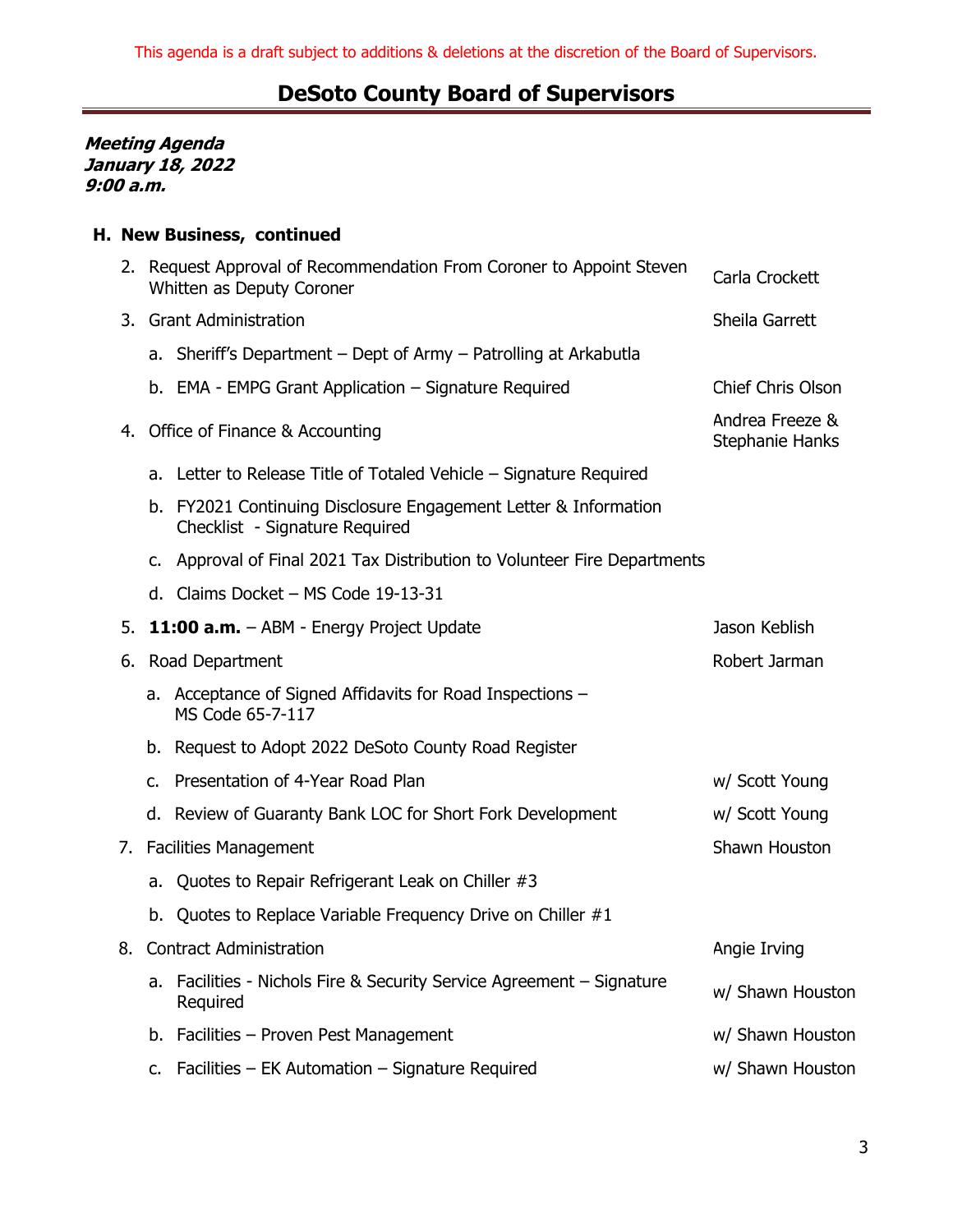**Meeting Agenda January 18, 2022 9:00 a.m.**

### **H. New Business, continued**

- d. Sheriff's Department Medical Director Contract
	- 1) Addendum to Medical Director Contract Scrivener's Error– Signature Required
	- 2) Compensation Due for DeSoto County Jail Medical Director
- e. Justice Court Universal Collections Signature Required
- 9. Risk Management Training Plan 2022 Vanessa Lynchard 10. Report from COG Vanessa Lynchard
- 11. Report from MAS Mid-Winter Conference Attendees
	- a. Conference Report
	- b. Legislative Report
	- c. County Legislative Initiatives
- 12. Report from Government Relations Committee Meeting Theorem 2. Attendees
- 13. Courthouse Marker Request **Vanessa Lynchard**
- 14. Tour of Human Resources Renovation **Carla Crockett** Carla Crockett
- 15. Report on Purchase of ICAC Building Vanessa Lynchard
- 16. Earth Day Requests **Angie Irving** 
	- a. Approval to Set Date & Time  $-$  April 23, 2022 9 am to 1 pm
	- b. Approval to Apply for Entergy Grant
	- c. Approval to Request Street Closings at City of Hernando Meeting
- 17. Business Investment Incentive GE International Request for Adjustment Vanessa Lynchard & Don White
- 18. Tax Assessor Request for Additional Personnel Jeff Fitch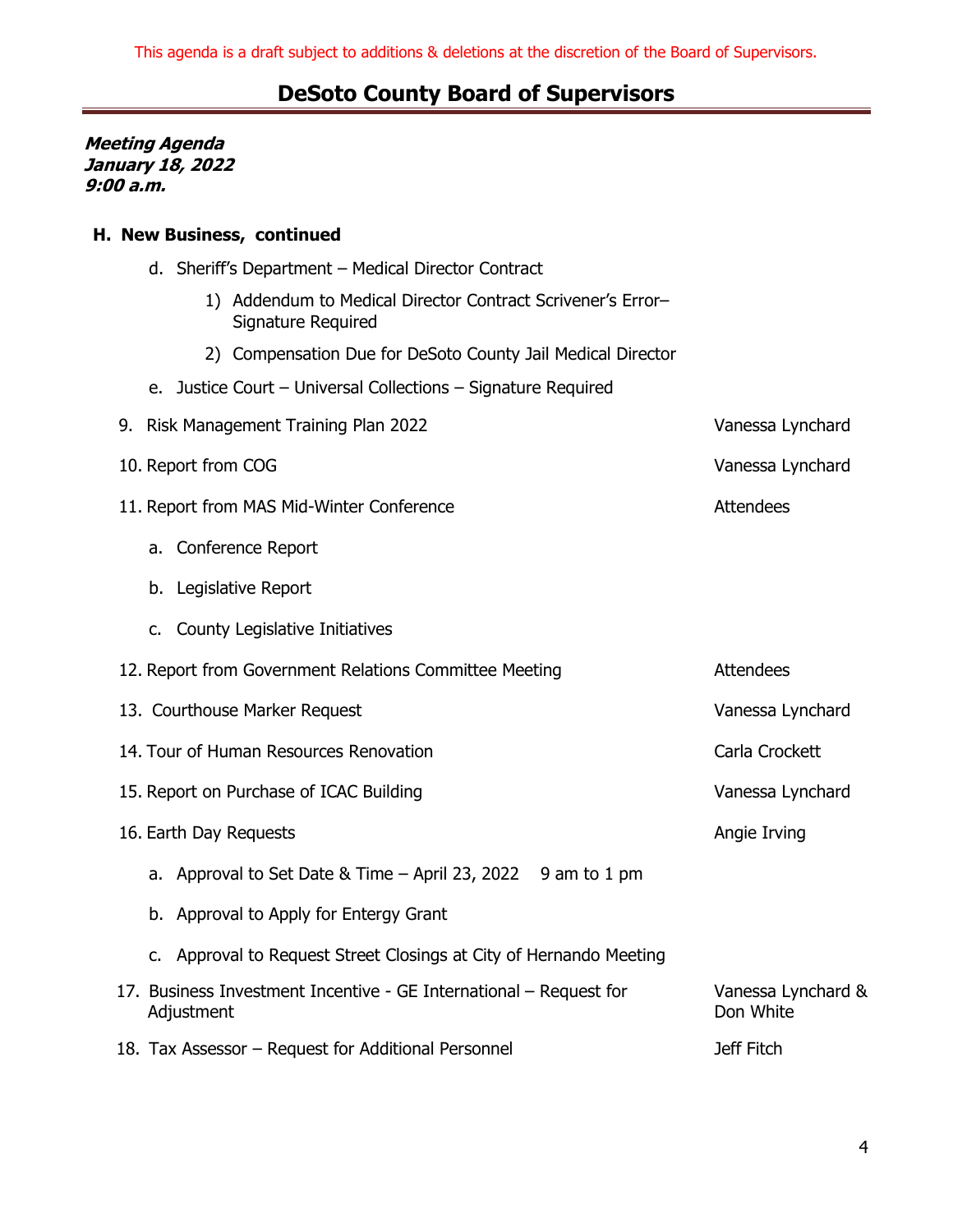**Meeting Agenda January 18, 2022 9:00 a.m.**

### **I. Planning**

### 1. **Public Hearing 1:00 pm**

### **(Additional Public Hearing for Proposed Zoning Ordinance, Proposed Subdivision Regulations & Proposed Zoning Map 6:30 p.m.)**

Bennie Hopkins & Austin Cardosi

- **a. Proposed Zoning Ordinance, Proposed Subdivision Regulations, and Proposed Zoning Map**
- **b. Crosswinds East Revision (RZNE-000804-2021) –** Application is for the rezoning of 141.00 acres from R-30 and AR to R20. Identified as Parcel #306305000 0002400 & 306305000 0001400 Subject property is located on the north side of Vaiden Rd and east of Craft Rd in Section 5, Township 3, Range 6 (District 5)  **Applicant: Short Fork Investments**
- 2. **Preliminary Subdivision**
	- **a. Crosswinds East Revision (SUB-007681-2021) –** Application is for preliminary subdivision of 134 lots on 133 acres. Identified as Parcel #3063050000002400 & 306305000 0001400 Subject property is located on the north side of Vaiden Rd and east of Craft Rd in Section 5, Township 3, Range 6 (District 5)  **Applicant: M&R Associates**
- 3. **Preliminary Subdivision**
	- **a. Love Station (SUB-007683-2022)** Application is for final approval of 2 lots on 3.39 acres. Idenitified as Parcel(s) #4-07-307-00-0-00004-01. Subject property is located on the north side of Smokestack Drive and west of Love Station Loop in Section 7, Township 4, Range 7 (District 5)  **Applicant: Joe Frank Lauderdale**

### 4. **Minor Lot**

**a. Graham Minor Lot (SUB-007660-2021) –** Application is for final approval of Approval of 4 lot(s) on 27.99 acre(s). Identified as Parcel #306204000 0000213 Subject property is located on the west side of Hwy 305 S and north of Vaiden Rd in Section 4, Township 3, Range 6 (zoned A-R) (District 5)

 **Applicant: Brad Graham**